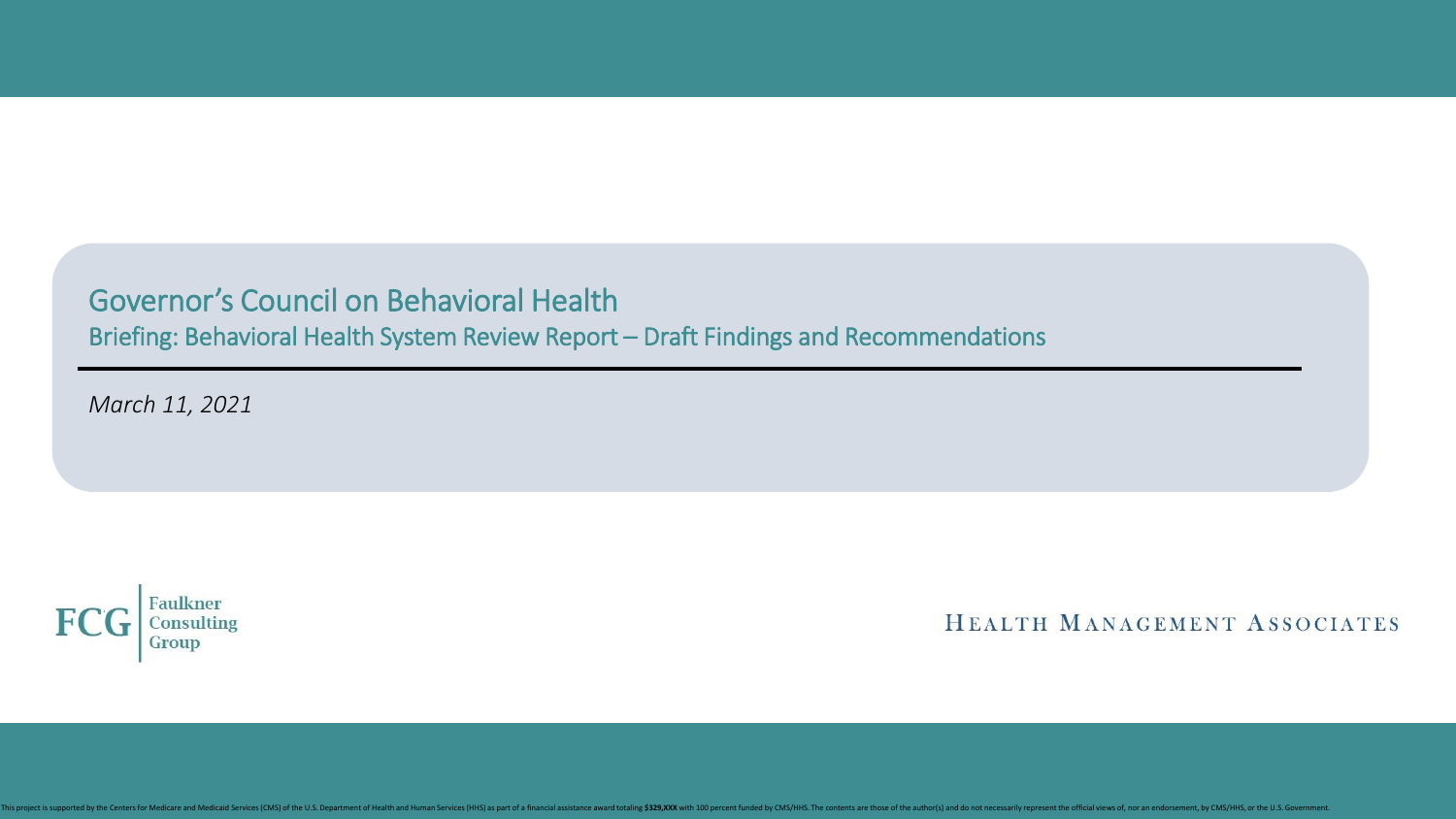# Approach to BH Study

The team informed key themes and findings through **a mixed methods approach**, including **qualitative work engaging stakeholders** from both state agencies and the community, as well as a **quantitative assessment** of Rhode Island's behavioral health system.

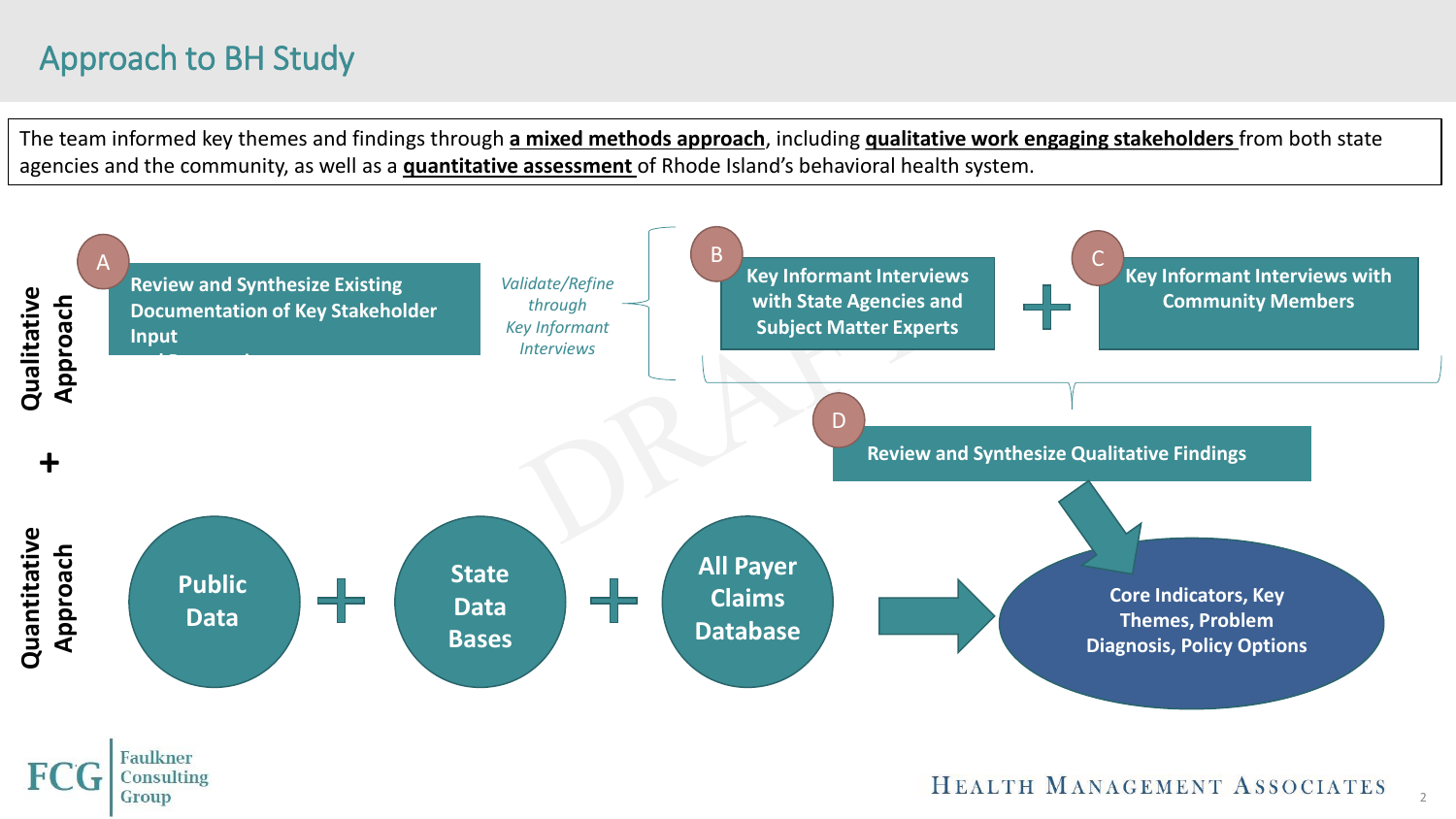### Executive Summary

- **Starting Point:** Rhode Island has a foundation of prior health system initiatives upon which state policy makers can build policies and solutions to address behavioral health capacity challenges identified in this report. A history of systemic racism manifests itself in part through how RI's current behavioral health system does not meet the need of our community. Community members are committed to working with state leaders to advance opportunities that address behavioral health system challenges and underlying drivers of those challenges.
- **Current Health of Rhode Island's Behavioral Health System:** Rhode Island's core indicators including overdose death rate and substance use rates indicate significant concerns with Rhode Island's behavioral health system. Challenges with Rhode Island's behavioral health system surface in data related to suicide rate, homelessness rate, emergency department utilization, treatment volume in correctional settings, employment rate of behavioral health clients, and children's behavioral health measures.
- **Key Findings:** Through quantitative and qualitative data analyses, the following findings have emerged:
	- 1. Rhode Island has several behavioral health system capacity challenges to address including both gaps in key service lines and a shortage of linguistically and culturally competent providers, that together disproportionately negatively impact communities of color.
	- 2. Underlying drivers that perpetuate the challenges described above include:
		- a. Fragmentation in accountability both across state agencies and across providers, insufficient linkages between services to support care coordination and transitions of care, and a lack of integration between behavioral health and medical care.
		- b. Payments for behavioral health services largely rely on a fee-for-service chassis that does not account for quality or outcomes.
		- c. Lack of sufficiently modern infrastructure hinders providers of behavioral health services in Rhode Island, as well as creates barriers for Rhode Island to effectively and efficiently monitor the behavioral health system on an ongoing basis.
- **Policy Considerations:** While no other states or organizations have found a panacea solution to improve their behavioral health system, several have examples of promising best practices that could be adapted to meet Rhode Island's needs. Nine principles to prioritize policy solutions surfaced that encompass: accountability, payment, alignment with community need, systemic racism, standardization, leveraging existing foundation, prevention and recovery, sustainable investing, and regulatory oversight.
- **Policy Recommendations:** Based on our findings, we have identified closing the gap in mobile crisis services & advancing CCBHC as priority policies to address system gaps and challenges identified in our analyses. For each priority policy option, we will develop an implementation plan designed to address the identified challenges in the Rhode Island BH system. We have also identified "quick win" opportunities identified through stakeholder engagement.<br>I Faulkner

#### onsulting

#### Group

### HEALTH MANAGEMENT ASSOCIATES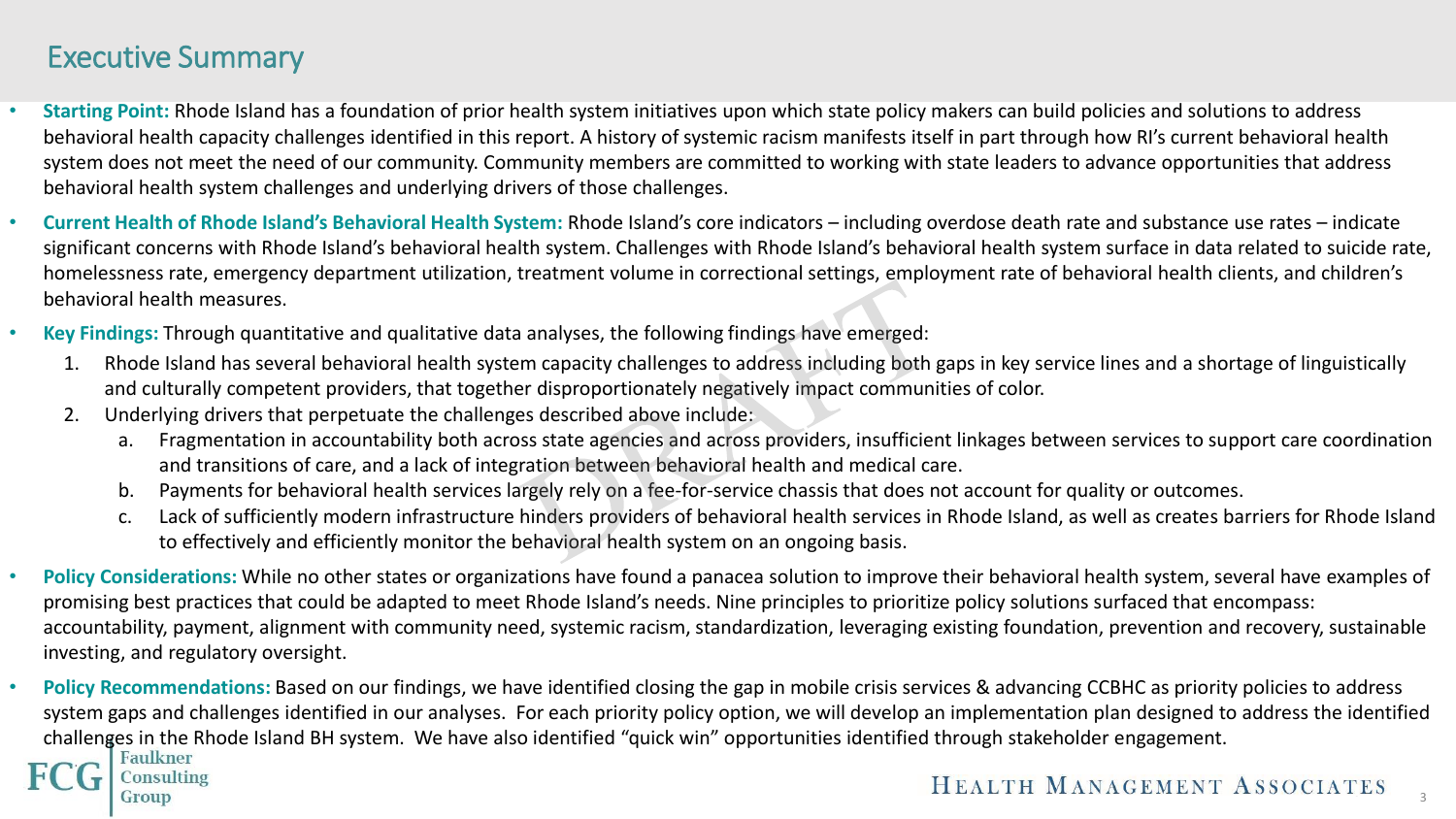# "Health of RI's Behavioral Health System": Core Indicators of Incidence, Prevalence and Consumer Need

Findings for each core indicator are summarized below. Section 3 provides detailed data in aggregate and stratified by demographics, when available.

**Legend**

Data suggests significant system concern, including outcomes are worse for RI than regional/national benchmarks, and outcomes are worse for non-white individuals Data suggests moderate system concern, including that outcomes are better for RI than neighbors, but still below ideal targets, and outcomes are better for non-white individuals, but still below ideal targets.

Data does not suggest system concern; ideal state for indicator is achieved.

| <b>Core Indicators</b>                                                         | <b>Status</b><br><b>Overall</b> | Race<br><b>Equity</b><br><b>Outcomes</b> | <b>Key Findings</b>                                                                                                                                                                                                                                                                                                                                                         |
|--------------------------------------------------------------------------------|---------------------------------|------------------------------------------|-----------------------------------------------------------------------------------------------------------------------------------------------------------------------------------------------------------------------------------------------------------------------------------------------------------------------------------------------------------------------------|
| Suicide Rate                                                                   |                                 |                                          | RI's suicide rate is two thirds that of the national suicide death rate, and lower than the rate in neighboring CT & MA. However, RI's<br>trend over time is consistent with national average and above both MA and CT. For adolescents aged 15-19, RI had the lowest suicide<br>rate of all 50 states in 2016-2018.                                                        |
| Overdose Death Rate                                                            |                                 |                                          | RI has high overdose rates with overdoses that are increasingly fatal. Drug overdose rates in RI have been higher than MA and CT until<br>2016. In RI, overdose rates have increased by 70% since 2008. The number of opioid overdose deaths in RI has increased nearly 2x<br>since 2008; RI's rate of opioid overdose deaths in 2018 is 1.6x that of the national average. |
| Rates of Substance Use                                                         |                                 |                                          | RI has usage rates above the national average for all drugs surveyed except cigarette use. Recovery service utilization varies widely by<br>age, sex, and race.                                                                                                                                                                                                             |
| Rate of Homelessness                                                           |                                 |                                          | Rhode Island's homelessness rate (0.2%) is below both Connecticut and Massachusetts and has been steady since 2010. The number of<br>homeless Rhode Islanders has decreased by 23% since 2013, and 40% among children. Initial indications from stakeholders reflect an<br>increase in homelessness since COVID-19 began.                                                   |
| Treatment volume in<br>correctional settings                                   |                                 | No data                                  | Rhode Island has the smallest percentage of adult mental health consumers services in a jail/correctional setting amongst neighboring<br>states and the national average.                                                                                                                                                                                                   |
| Employment in recovery/<br>post-treatment                                      |                                 | No data                                  | 40% of adult mental health consumers in Rhode Island are unemployed, less than the national average of 46%, but much higher than<br>the statewide unemployment rate.                                                                                                                                                                                                        |
| Rate of behavioral &<br>emotional problems;<br>Juvenile justice<br>involvement |                                 |                                          | RI's rate of children with a mental, emotional, developmental, or behavioral problem follows its neighboring states and is slightly better<br>than the national average. RI has the highest rate of juvenile delinquency cases per 100,000 amongst neighboring states; however, the<br>RI rate has decreased by 40% since 2014.                                             |

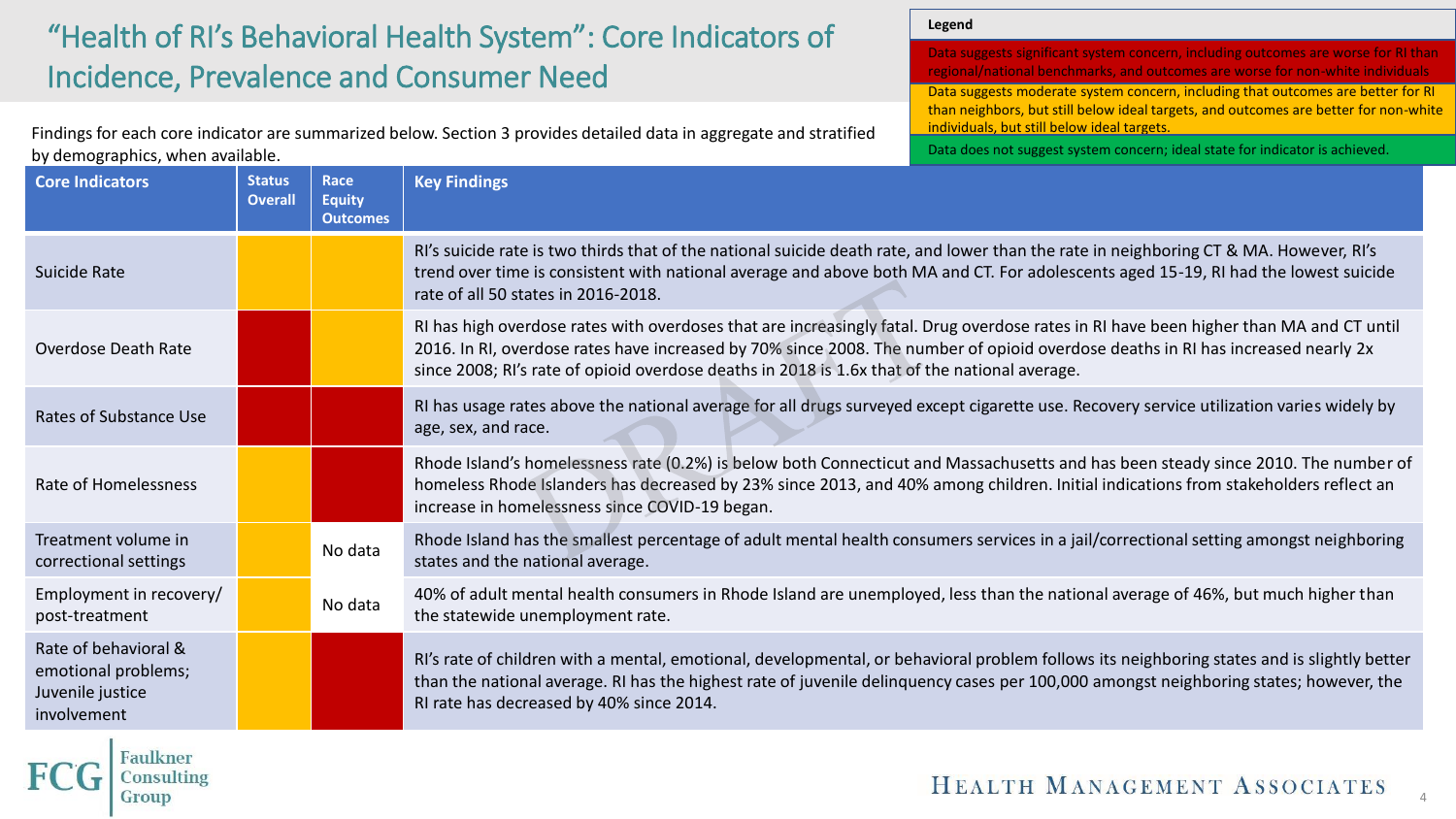## "Health of RI's Behavioral Health System": Core Indicators of Capacity & Utilization

Findings for each core indicator are summarized below. Section 3 provides detailed data in aggregate and stratified by demographics, when available.

**Legend**

| Data suggests moderate system concern, including that outcomes are better for RI<br>than neighbors, but still below ideal targets, and outcomes are better for non-white<br>individuals, but still below ideal targets. |  |
|-------------------------------------------------------------------------------------------------------------------------------------------------------------------------------------------------------------------------|--|
|                                                                                                                                                                                                                         |  |
| Data does not suggest system concern; ideal state for indicator is achieved.                                                                                                                                            |  |
|                                                                                                                                                                                                                         |  |

| <b>Core Indicators</b>                                                                                                                   | <b>Status</b><br><b>Overall</b> | *Race<br><b>Equity</b><br><b>Outcomes</b> | <b>Key Findings</b>                                                                                                                                                                                                                                                                                                                                                                         |  |  |
|------------------------------------------------------------------------------------------------------------------------------------------|---------------------------------|-------------------------------------------|---------------------------------------------------------------------------------------------------------------------------------------------------------------------------------------------------------------------------------------------------------------------------------------------------------------------------------------------------------------------------------------------|--|--|
| Utilization of the<br><b>Emergency Dept for</b><br>Mental Health and<br>Substance Use                                                    |                                 | No data                                   | 10% of ED visits in 2018 had a primary diagnosis related to behavioral health. Substance use visits were overwhelmingly adult, while<br>mental health visits had a higher number of children (27%) than SUD.                                                                                                                                                                                |  |  |
| Follow-Up Rates for<br><b>Emergency Dept Visits</b>                                                                                      |                                 | No data                                   | Less than a fourth of individuals follow-up within 30 days after an ED visit for SUD-related issues. Only about 40% of Medicaid<br>members had follow-up within 30 days of a MH-related ED visit as compared to two thirds (64%) for Medicare and commercial<br>insurance.                                                                                                                  |  |  |
| Location of Residential<br><b>Treatment Services</b>                                                                                     |                                 | No data                                   | Half of Rhode Islanders with commercial insurance or Medicare requiring SUD residential services are sent to a state other than RI, MA,<br>or CT.                                                                                                                                                                                                                                           |  |  |
| <b>Emergency Dept and</b><br><b>Inpatient Services</b><br><b>Utilizations for Medicaid</b><br>AE Populations with BH<br><b>Diagnosis</b> |                                 | No data                                   | Among Medicaid AE eligible populations, those with a BH diagnosis (non-complex) are 2.4x more likely to use the ED and 6.7x more<br>likely to utilize inpatient services when compared to those without a BH diagnosis. Complex BH program participants are 4.4x more<br>likely to use the ED and 19.9x more likely to utilize inpatient services compared to those without a BH diagnosis. |  |  |
| Service Utilization for<br>Populations with a<br><b>Primary SUD Diagnosis</b>                                                            |                                 | No data                                   | Service utilization among populations with a primary SUD diagnosis has recently experienced modern declines in commercial/Medicare<br>populations (-5% per year) and modest increases in the Medicaid populations (+5% per year).                                                                                                                                                           |  |  |
| Service Utilization for<br>Populations with a<br><b>Primary MH Diagnosis</b>                                                             |                                 | No data                                   | Service utilization among populations with a primary MH diagnosis has recently experienced modest declines in commercial/Medicare<br>populations (-3% per year) and modest increases in the Medicaid populations (+2% per year).                                                                                                                                                            |  |  |
| Consulting                                                                                                                               |                                 |                                           | *Data obtained from the All Paver Claims Database and Medicaid are largely incomplete for<br>HEATTH MANAGEMENT A COOLLER                                                                                                                                                                                                                                                                    |  |  |

\*Data obtained from the All Payer Claims Database and Medicaid are largely incomplete for race, ethnicity, and language.

Group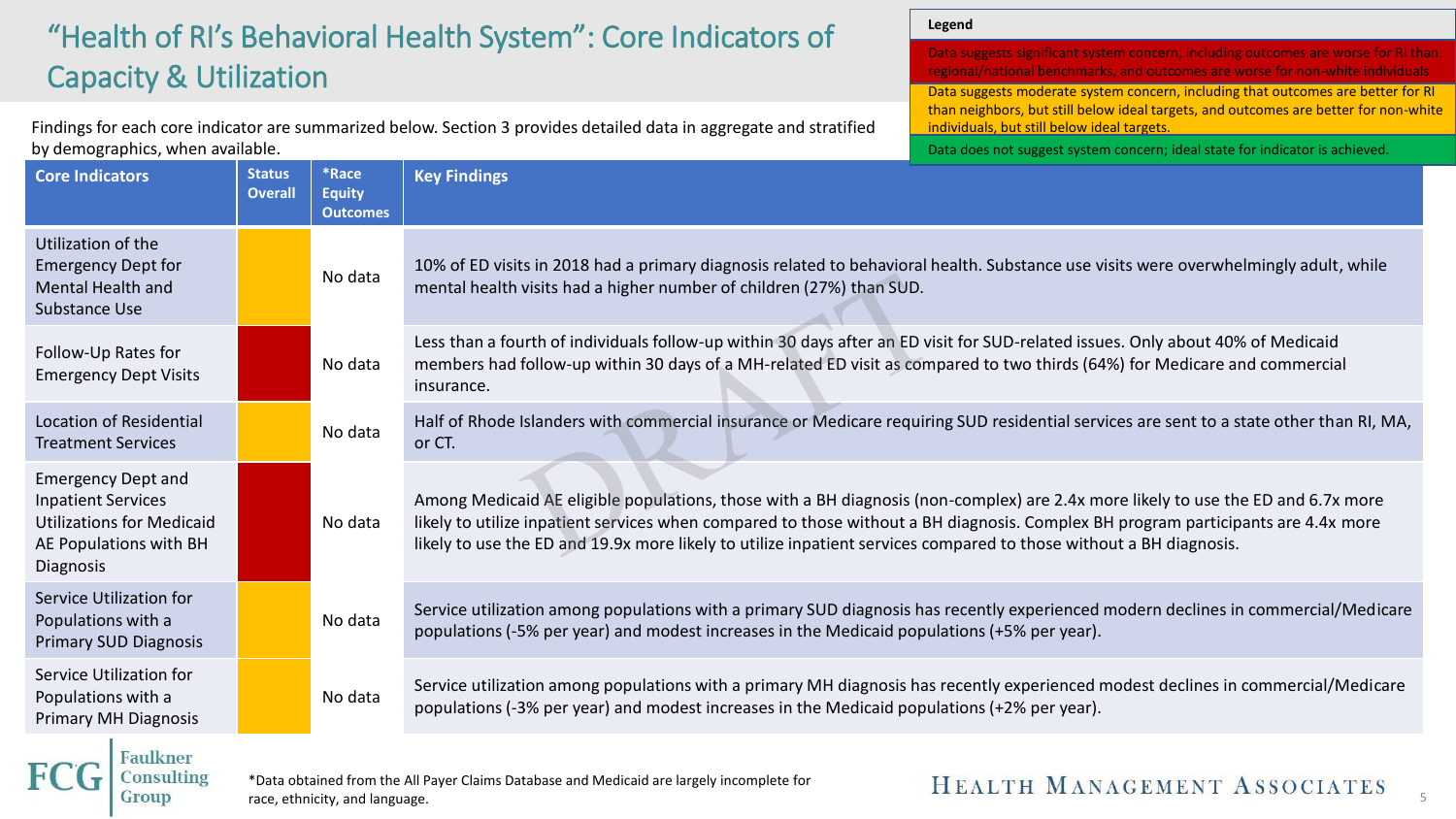# "Health of RI's Behavioral Health System": Core Indicators of Capacity & Cost

Findings for each core indicator are summarized below. Section 3 provides detailed data in aggregate and stratified by demographics, when available.

**Legend**

Data suggests significant system concern, including outcomes are worse for RI than regional/national benchmarks, and outcomes are worse for non-white individuals Data suggests moderate system concern, including that outcomes are better for RI than neighbors, but still below ideal targets, and outcomes are better for non-white individuals, but still below ideal targets. Data does not suggest system concern; ideal state for indicator is achieved.

| <b>Core Indicators</b>                                                | <b>Status</b><br><b>Overall</b> | *Race<br><b>Equity</b><br><b>Outcomes</b> | <b>Key Findings</b>                                                                                                                                                                                                                                               |
|-----------------------------------------------------------------------|---------------------------------|-------------------------------------------|-------------------------------------------------------------------------------------------------------------------------------------------------------------------------------------------------------------------------------------------------------------------|
| Medicaid<br><b>Expenditures for BH</b><br><b>Services</b>             |                                 | No data                                   | Medicaid expenditures on BH services has been relatively flat from SFY 2012-2017, at 8% of total expenditures.                                                                                                                                                    |
| Medicaid<br><b>Expenditures for BH</b><br>Services by Service<br>Line |                                 | No data                                   | Medicaid expenditures on BH services has been steadily shifting away from community-based services and toward<br>inpatient services, as inpatient has increased from 29% to 41% of total expenditures from SFY 2012 - 2017.                                       |
| <b>AE Medicaid</b><br><b>Managed Care</b><br>Expenditures             |                                 | No data                                   | Within the Accountable Entity (AE) program, one third of Medicaid eligibles have a BH diagnosis and account for<br>two thirds of total expenditures.                                                                                                              |
| LTSS Users with BH<br><b>Diagnosis</b>                                |                                 | No data                                   | Of those LTSS eligible users with a BH diagnosis, about half (49%) are receiving institutional services (either in a<br>nursing home or public hospital), suggesting an opportunity to rebalance toward less-restrictive, lower-cost<br>community-based settings. |

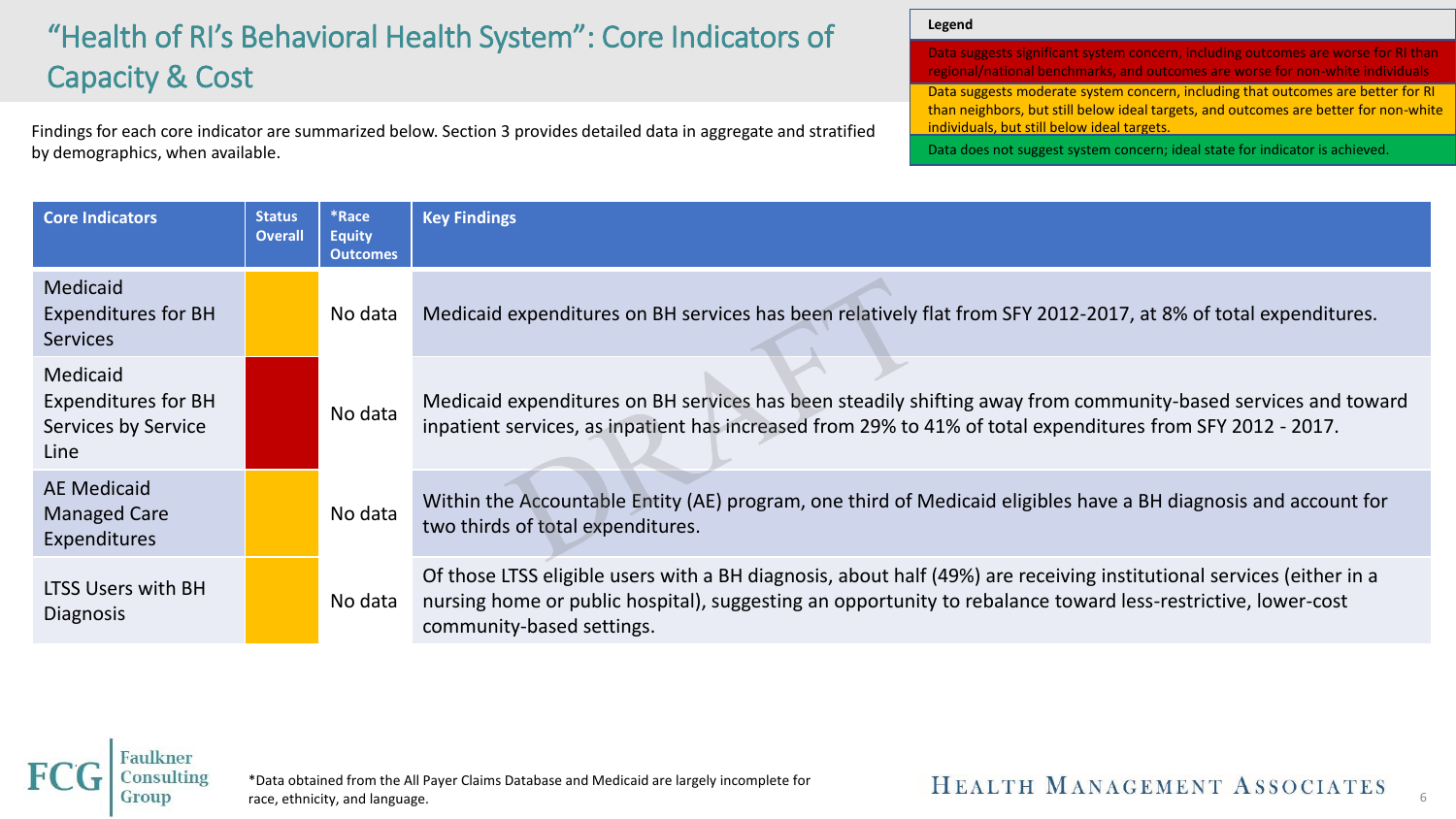## Problem Diagnosis: Underlying Drivers

Key themes have emerged from quantitative and qualitative research include challenges in the current behavioral health system, and underlying drivers of those challenges. Any policy solutions must address the underlying drivers, otherwise the challenges will persist.

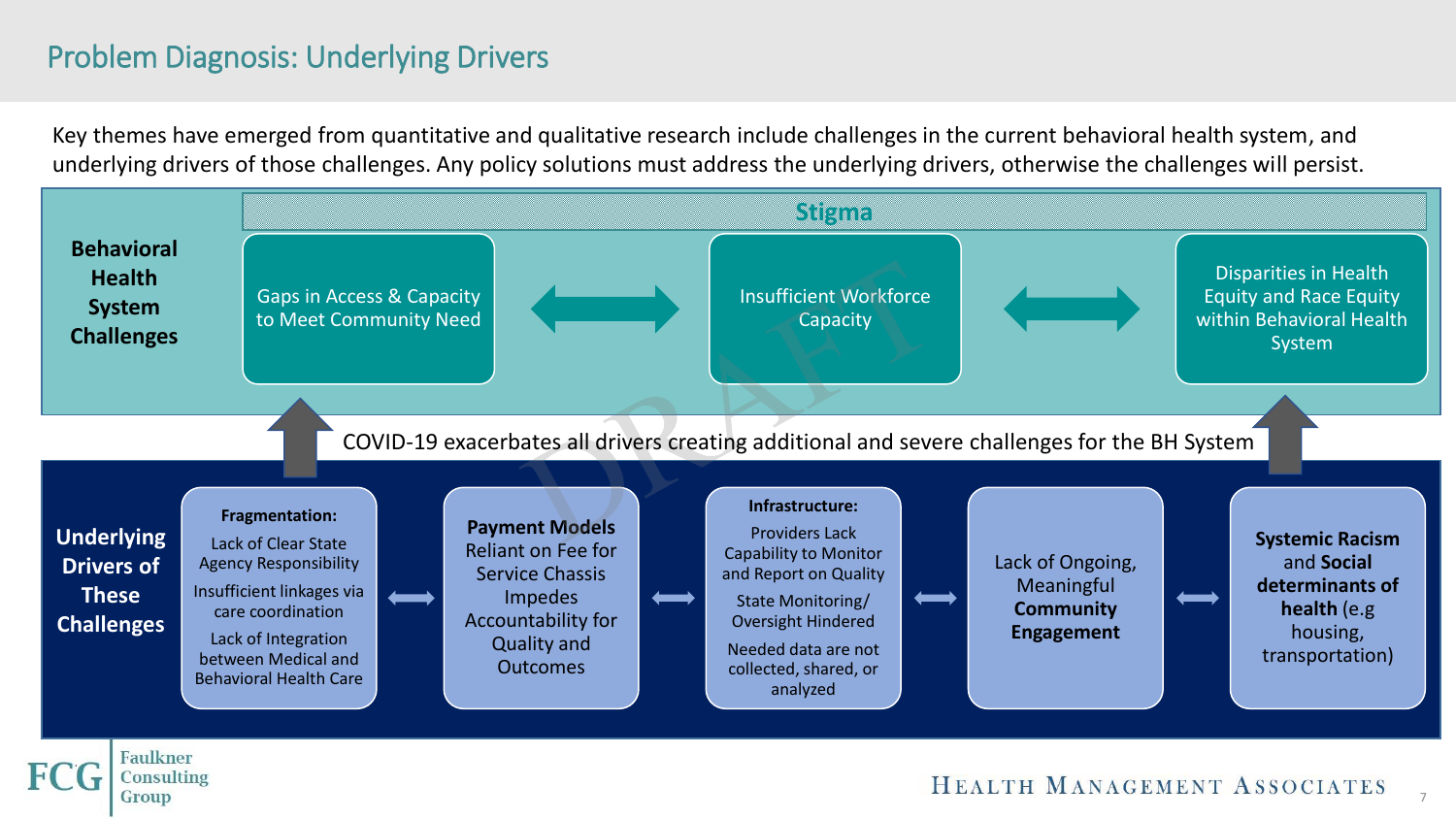## Problem Diagnosis: Major Identified Gaps and Shortages in the Continuum of Care

**Gap** indicates that there was no evidence in our qualitative or quantitative analysis of the service existing in Rhode Island. **Shortage** indicates that while some level of service exists it is not adequate to meet the need of Rhode Islanders with BH/SUD conditions.

|                                                                                                               | <b>Gaps</b><br>Significant<br><b>Shortages</b> | <b>Mobile Crisis Treatment</b><br><b>Hospital Diversion</b><br><b>State Sponsored Institutional Services</b>    |                                                                                                                                                                     | <b>Gaps</b>                     | <b>Community Step Down</b><br><b>Transition Age Youth Services</b><br><b>Residential Treatment for Eating</b><br>Disorders**                                          | Key Message: The gap in<br>inpatient/acute services<br>appears to driven by the<br>lack of crisis intervention<br>and community wrap                                                                                                                                                                                |  |
|---------------------------------------------------------------------------------------------------------------|------------------------------------------------|-----------------------------------------------------------------------------------------------------------------|---------------------------------------------------------------------------------------------------------------------------------------------------------------------|---------------------------------|-----------------------------------------------------------------------------------------------------------------------------------------------------------------------|---------------------------------------------------------------------------------------------------------------------------------------------------------------------------------------------------------------------------------------------------------------------------------------------------------------------|--|
| <b>Mental Health</b><br><b>Services for</b><br><b>Adults and</b><br><b>Older Adults</b>                       |                                                | <b>Nursing Home</b><br>Residential                                                                              |                                                                                                                                                                     | Significant<br><b>Shortages</b> | <b>Universal BH Prevention Services</b><br><b>Hospital Diversion</b><br><b>State Sponsored Institutional Services</b><br><b>Nursing Home</b><br>Residential/Housing** | around support and<br>prevention. Qualitative<br>feedback showed that<br>individuals need acute level<br>of services. Our<br>recommendation is not to<br>build additional inpatient<br>capacity, rather to invest<br>resources in better<br>community support to<br>alleviate the bottleneck for<br>inpatient beds. |  |
|                                                                                                               | <b>Moderate</b><br><b>Shortages</b>            | <b>Non-CMHC Outpatient Providers</b><br><b>Intensive Outpatient Programs</b><br><b>Dual Diagnosis Treatment</b> | Continuum<br>of Care for<br><b>BH</b> for<br>Children                                                                                                               |                                 |                                                                                                                                                                       |                                                                                                                                                                                                                                                                                                                     |  |
|                                                                                                               |                                                | Crisis/Emergency Care<br><b>Inpatient Treatment</b><br>Home Care<br><b>Homeless Outreach</b>                    |                                                                                                                                                                     | Moderate<br><b>Shortages</b>    | <b>SUD Treatment</b><br><b>Enhanced Outpatient Services</b><br>Home and Community Based Services<br><b>Mobile Crisis</b>                                              |                                                                                                                                                                                                                                                                                                                     |  |
|                                                                                                               | <b>Slight Shortage</b>                         | Licensed Community Mental Health Centers                                                                        |                                                                                                                                                                     | <b>Slight</b><br>Shortage       | <b>Emergency Services</b>                                                                                                                                             |                                                                                                                                                                                                                                                                                                                     |  |
|                                                                                                               | <b>Gaps</b>                                    | <b>Mobile MAT</b>                                                                                               | <b>System Concern Due to Gaps</b>                                                                                                                                   |                                 |                                                                                                                                                                       |                                                                                                                                                                                                                                                                                                                     |  |
| <b>Substance Use</b><br><b>Services for</b><br><b>Adults and</b><br><b>Older Adults</b>                       | Significant<br><b>Shortages</b>                | <b>Indicated Prevention</b><br><b>Correctional SUD Transitional Services</b>                                    | 1. Access to children's BH services is significant challenge for RI families, and for RI providers<br>trying to match treatment level need with available capacity. |                                 |                                                                                                                                                                       |                                                                                                                                                                                                                                                                                                                     |  |
|                                                                                                               |                                                | <b>Recovery Housing</b><br>Residential - High & Low Intensity*                                                  | 2. RI'ers often struggle to access residential and hospital levels of care for mental health and<br>substance use.                                                  |                                 |                                                                                                                                                                       |                                                                                                                                                                                                                                                                                                                     |  |
|                                                                                                               | <b>Moderate</b>                                | <b>Intensive Outpatient Services</b>                                                                            | 3. Capacity and access to prescribers within behavioral health treatment services is mixed.                                                                         |                                 |                                                                                                                                                                       |                                                                                                                                                                                                                                                                                                                     |  |
|                                                                                                               | <b>Shortages</b>                               | <b>Supported Employment</b>                                                                                     | 4. Crisis services are difficult to access.                                                                                                                         |                                 |                                                                                                                                                                       |                                                                                                                                                                                                                                                                                                                     |  |
| *Between Aug-Dec 2020, between 55-108 people were waiting for residential services.                           |                                                |                                                                                                                 | 5. Access to counseling and other professional services in the community is mixed.                                                                                  |                                 |                                                                                                                                                                       |                                                                                                                                                                                                                                                                                                                     |  |
| ** Between May-Dec 2020, between 5-31 children and adolescents were waiting for residential svs.<br>$E = -11$ |                                                |                                                                                                                 | 6. Access to prevention services is inconsistent and under-funded.                                                                                                  |                                 |                                                                                                                                                                       |                                                                                                                                                                                                                                                                                                                     |  |

Documentation of qualitative and/or quantitative findings related to gaps and shortages are **Consulting** available in Section 4 of this report. Group

**Faulkner**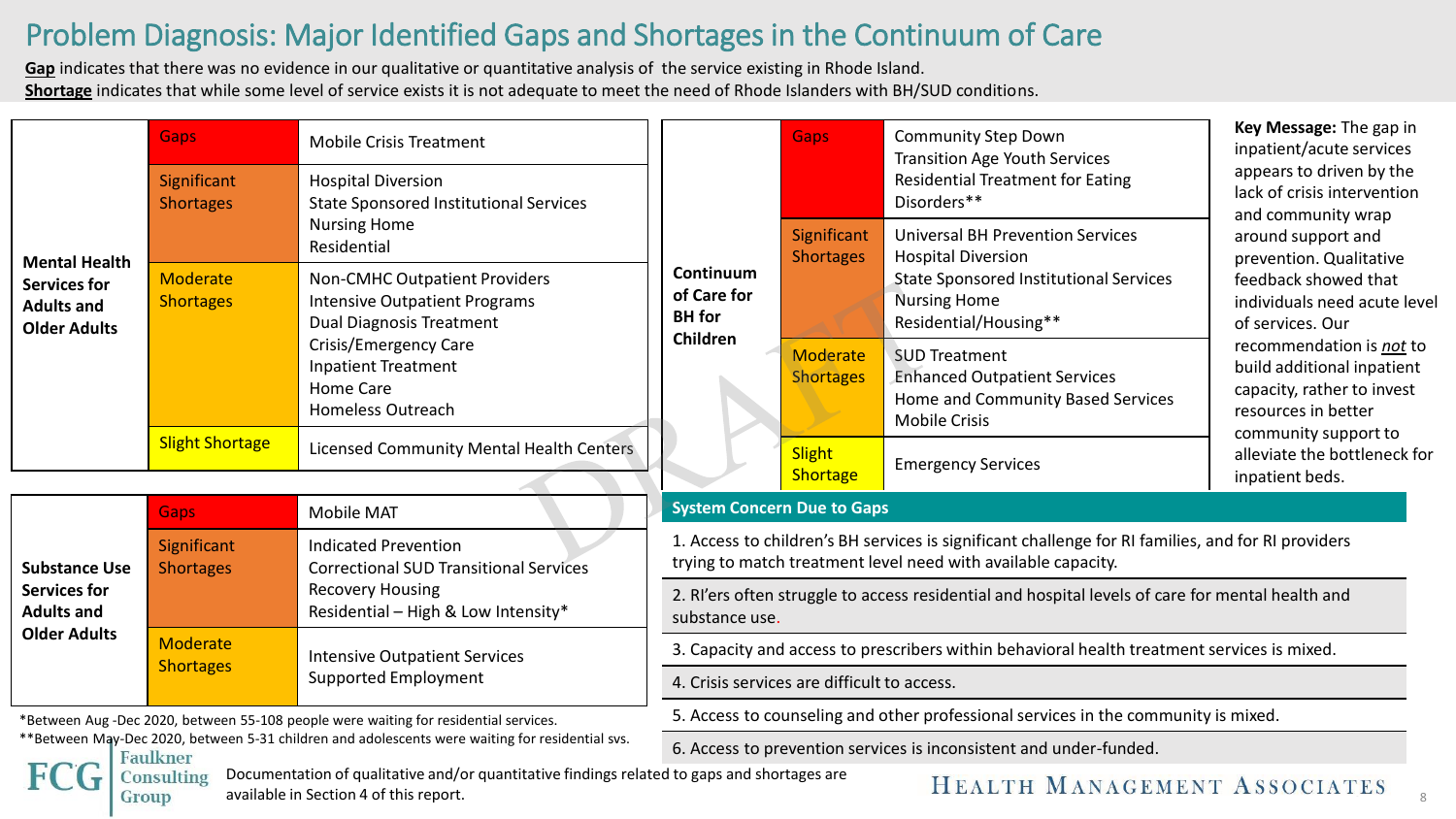## Foundational Services That Can Rhode Island Can Build on to Address Gaps and Shortages

- Several services within Adult Mental Health, Adult Substance Use Disorder, and Children's Behavioral Health System Service in the continuum were noted as adequate or sufficient and can be built on to address the identified gaps and shortages; however:
	- Stakeholder feedback that the experience in the community in accessing these services and their sufficiency are directly impacted by payment challenges, quality, staffing, location, and equity in access. We have noted several of these concerns as principles that must be woven into reforms and improvements across the continuum to ensure access across the system is addressed.
- Examples of areas where Rhode Island has made significant strides in recent years in improving the state's behavioral health system include:
	- primary care/behavioral health integration,
	- substance use disorder programming in correctional settings, and
	- improvements in screening and early detection.

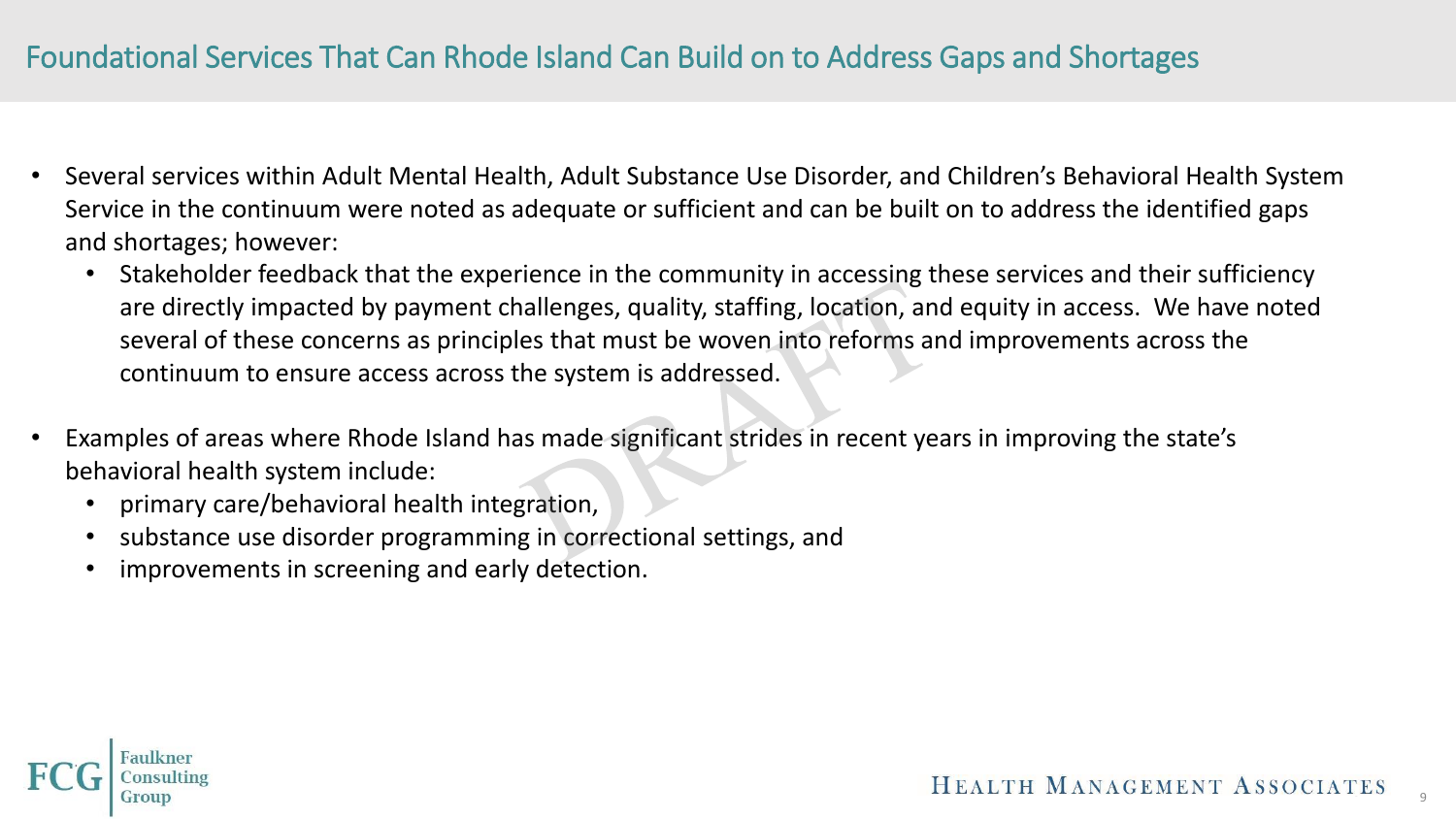# Principles To Drive and Prioritize Solutions

- **1. Service delivery should align with community need, grounded in health equity and racial equity:** All systems over the full lifespan should be person-centered and trauma-informed. Providers should meet people where they are and be accessible to all. Access should be streamlined, people should be clear about their options for where to receive care, and people should be able to get their needs met through one comprehensive service from the provider of their choice. Data should be shared across service providers to maximize treatment outcomes while protecting confidentiality. Prioritize pathways of care over episodes of care, integrated across medical and behavioral health care services.
- **2. Solutions should actively address systemic racism** as an underlying driver of challenges that manifest with the behavioral health system today.
- **3. Prevention is better than treatment. Recovery is possible for everyone.** Investments in prevention are a priority. All services should be part of a recoveryoriented system of care.
- **4. Invest in sustainable solutions**, including workforce extenders and data capture, analysis, and sharing infrastructure.
- **5. Payment:** Payment should drive to outcomes and access to the right care at the right time. Payment and outcomes should be tied together. Payments should be sufficient to sustain workforce, ensure access to services, and make certain practitioners can practice at the top of their license.
- **6. Accountability**: For every person with a BH condition, there should be one provider accountable and one state agency accountable for outcomes, while engaging sister agencies to collaborate as appropriate.
- **7. Regulatory Oversight:** Right-size regulatory requirements to ensure regulations tie to meaningful client outcomes and accountability. If a current regulation doesn't directly tie to outcomes or accountability, phase it out. Shift from process to outcome management.
- **8. Leverage the existing foundation:** Establish infrastructure efficiently by building on Rhode Island's starting point in a manner consistent with RI's size and scale. Any services created to fill the gaps in existing care continuum should be created in the context of a strategic plan for a full continuum of care.
- **9. Standardization:** Screening should be universal and frequent; assessments should be standardized utilizing specific tools. Assessment results should track to equitable referrals for services across the continuum of care (risk stratification). Consistent quality measures should be selected and reported by all providers and tied to payment. Consulting HEALTH MANAGEMENT ASSOCIATES roup